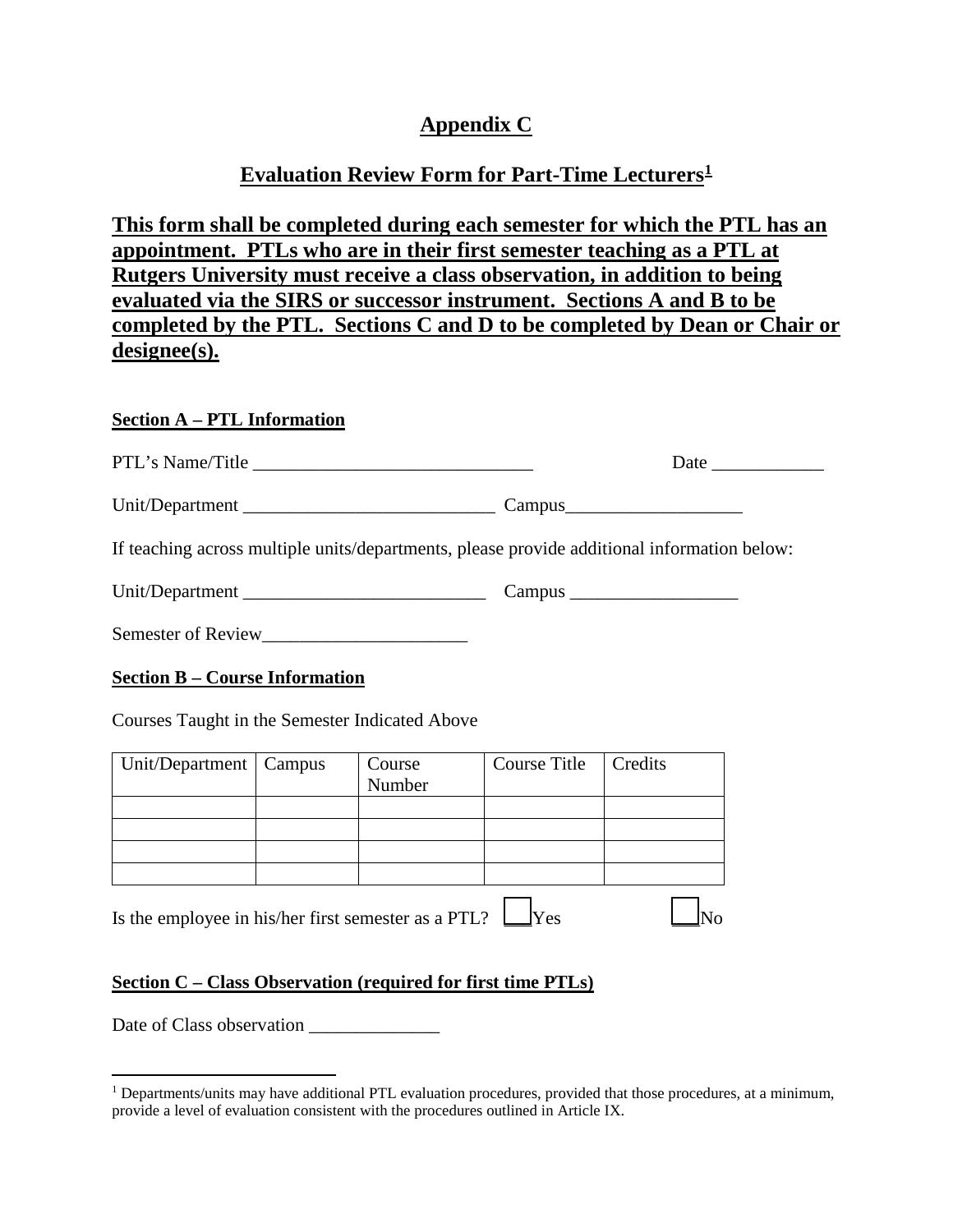Title of Course Visited \_\_\_\_\_\_\_\_\_\_\_\_\_\_\_\_\_

Name of Observer \_\_\_\_\_\_\_\_\_\_\_\_\_\_\_\_\_\_\_\_\_\_\_\_\_\_\_\_\_\_\_\_\_\_\_\_

**Attach a copy of the Class Observation Report** 

### **Section D – SIRS Evaluation Review by Dean or Chair or the designee of the Dean or Chair**

The Dean or Chair or the designee of the Dean or Chair has reviewed the SIRS results. Do the evaluation results (the numerical scores and/or student comments) raise a concern with the Dean or Chair or the designee of the Dean or Chair?

|--|--|

 $\overline{\rm ~No}$ 

If yes, a meeting with the PTL is required to discuss any concerns.

Is a meeting with the PTL required to discuss concerns and/or student complaints?

| -<br>л |  |
|--------|--|
|--------|--|

If Yes, indicate date of meeting and provide summary of discussion.

\_\_\_\_\_\_\_\_\_\_\_\_\_\_\_\_\_\_\_\_\_\_\_\_\_\_\_\_\_\_\_\_\_\_\_ \_\_\_\_\_\_\_\_\_\_\_\_\_\_\_\_\_\_\_\_

Date of Meeting \_\_\_\_\_\_\_\_\_\_\_\_\_\_

Summary:

Dean/Chair or designee Signature Date